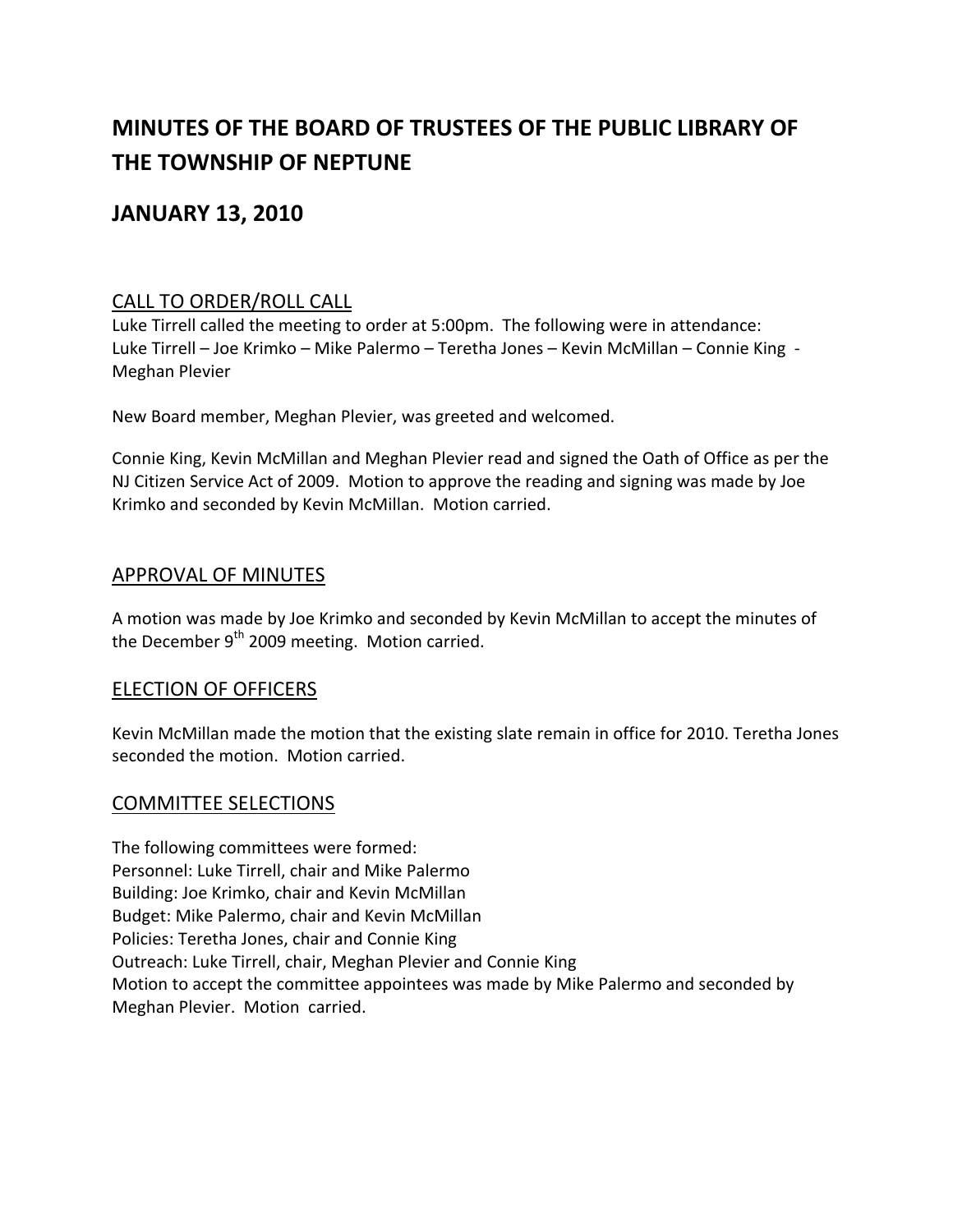A motion was made by Kevin McMillan to go into Executive Session. Meghan Plevier seconded the motion. Motion carried.

Joe Krimko made a motion to exit Executive Session. Kevin McMillan seconded. Motion carried.

The meeting dates for 2010 were discussed. A motion was made by Joe Krimko and seconded by Mike Palermo to accept the meeting dates for 2010. Motion carried.

Teretha Jones made the motion to reconfirm Deborah Mayhue as recording secretary for 2010. Kevin McMillan seconded the motion. Motion carried.

## TREASURER'S REPORT

The report was read by Mike Palermo. ‐‐‐‐check for \$3379.63 to the General Fund (Bills for Dec. 09 and Jan 11, 2010) Motion to accept the treasurer's report and pay the bills was made by Joe Krimko and seconded by Connie King. Motion carried.

## OLD BUSINESS

The value of collection material returned to the library for 2009 is a total of \$4963.47. The collection fees for the year amounted to \$1093.95.

Renovation update: The new furniture has arrived and will be stored until the construction is finished . We have received a lot of positive comments on the new circulation desk top downstairs.

## NEW BUSINESS

Resolution #R1 ‐10: Confirming a contractual relationship with the vendors listed for the year 2010.

Motion to approve was made by Mike Palermo and seconded by Teretha Jones. Motion carried.

Resolution #R2‐10: Confirming a contractual relationship with Shore Systems as the library Computer Consultant for the year 2010. Motion to approve was made by Joe Krimko and seconded by Mike Palermo. Motion carried.

Resolution #R3‐10: Classifying Mollie Graham as a Permanent part‐time Library Assistant effective immediately. Motion to approve was made by Mike Palermo and seconded by Meghan Plevier. Motion carried.

Resolution #R4‐10: Correcting the salary of John Bonney effective January 1, 2010. Motion to approve was made by Mike Palermo and seconded by Joe Krimko. Motion carried.